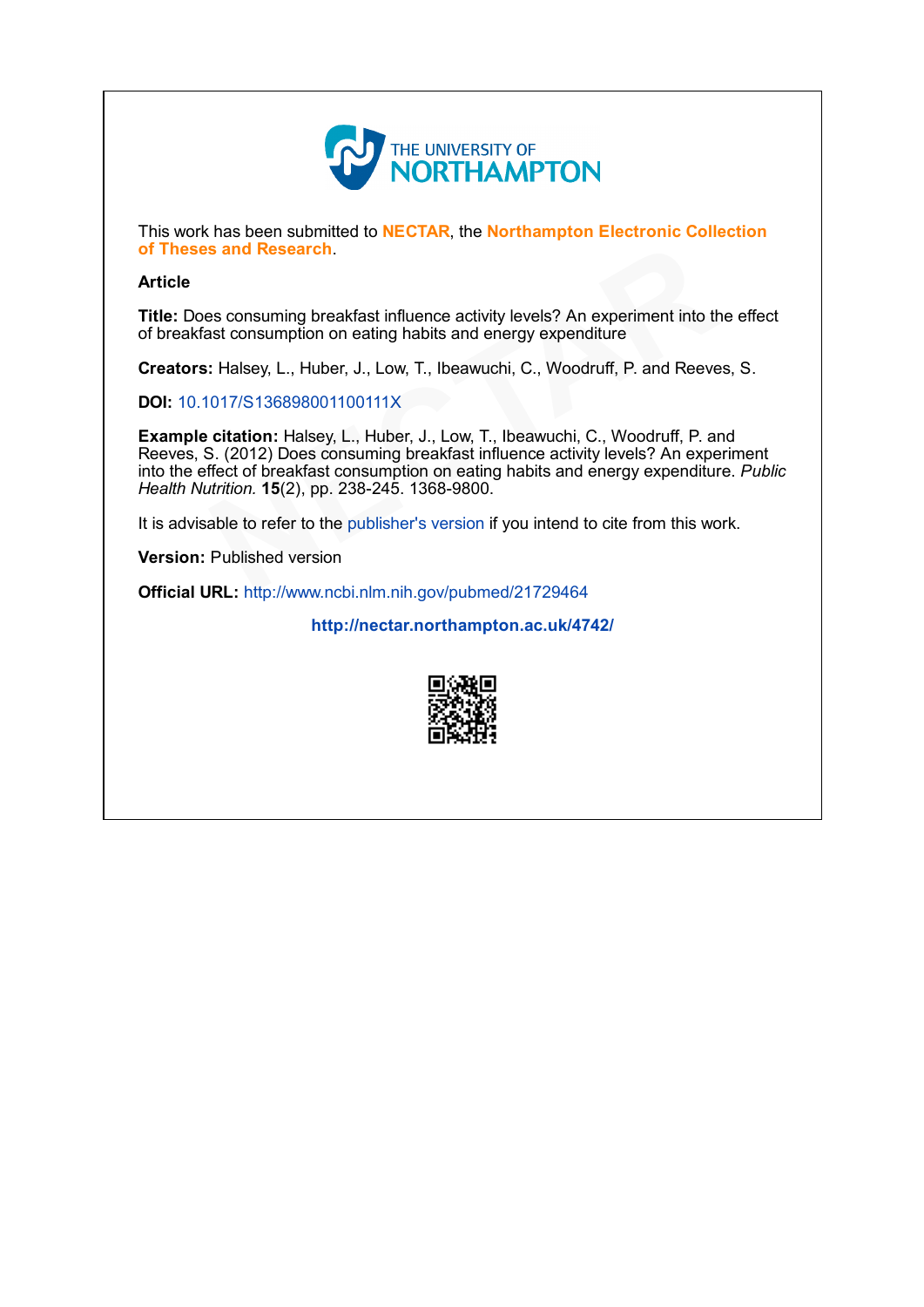# Does consuming breakfast influence activity levels? An experiment into the effect of breakfast consumption on eating habits and energy expenditure

Lewis G Halsey, Jörg W Huber, Tzetze Low, Chinwe Ibeawuchi, Polly Woodruff and Sue Reeves\*

Department of Life Sciences, Roehampton University, Holybourne Avenue, London SW15 4JD, UK

# Submitted 23 December 2010: Accepted 1 April 2011

#### **Abstract**

*Objective:* To experimentally compare the effects of eating or skipping breakfast on energy expenditure, activity levels and dietary habits.

*Design:* A randomised cross-over trial, lasting 2 weeks. Participants were provided breakfast during one week and were required to fast until mid-day during the other week.

*Setting:* University campus.

*Subjects:* Forty-nine participants (twenty-six female and twenty-three male participants) were recruited. Food intake was monitored using food diaries, and energy expenditure was assessed using pedometers and heart rate monitors. Morningness–eveningness, physical activity and health were assessed using validated questionnaires.

*Results:* Across all participants, daily energy expenditure did not differ between the two experimental conditions. Total energy intake over 24 h did not vary with condition (male participants: 8134 (sp 447) kJ/d and 7514 (sp 368) kJ/d; female participants: 7778 (sp 410) kJ/d and 7531 (sp 535) kJ/d, for the breakfast and no-breakfast conditions, respectively). However, when comparing habitual breakfast eaters with those with irregular or breakfast-skipping habits, it was found that male non-habitual breakfast eaters consumed significantly  $(P = 0.029)$ more energy during the breakfast condition. Furthermore, female participants who were habitual breakfast eaters were found to eat significantly  $(P = 0.005)$ more and later in the day under the no-breakfast condition.

*Conclusions:* Although the suggestion that breakfast is a behavioural marker for appropriate dietary and physical activity patterns is not refuted by the present findings, our data suggest that the effect of breakfast may vary as a function of gender and morning eating habits, and thus there may be other mechanisms that link BMI and breakfast consumption behaviour.

Keywords Breakfast Energy intake Energy expenditure **Morningness** Circadian rhythms

Progressively fewer people are eating breakfast $(1,2)$ , with up to 30 % of adults in the West typically skipping this  $\text{real}^{(3,4)}$ . Reasons given for skipping breakfast include lack of time and late rising<sup>(5)</sup>, lack of motivation to prepare breakfast<sup>(6)</sup>, desire to lose weight<sup>(7)</sup>, lack of appetite<sup>(8)</sup>, feeling nauseated or weak and tired<sup>(9)</sup>, and smoking (which can suppress appetite in the morning $(10)$ .

However, many studies have indicated that skipping breakfast is a risk factor for weight gain and obesity $(11)$  and that consumption of breakfast is inversely associated with BMI(12,13). In their study investigating breakfast, BMI and physical activity and fitness, Sandercock *et al.*<sup>(14)</sup> succinctly summarised the relationship between eating breakfast and BMI: breakfast eaters have a lower BMI and better longterm weight control. However, as Sandercock *et al.*<sup>(14)</sup>

pointed out, the mechanisms by which breakfast influences BMI have so far not been identified. One likely reason for this is the cross-sectional design of the majority of studies, relying largely on self-reports, which cannot explore cause-and-effect relationships. Some of these studies have indicated that individuals who skip breakfast consume larger amounts later in the day, which is likely to contribute to greater BMI. For example, Hubert *et al.*<sup>(15)</sup> reported that participants given low-energy breakfasts had greater energy intakes at lunch compared with those given high-energy breakfasts, whereas it has been observed that there is a greater consumption of unhealthy snacks in teenagers who skip breakfast $(16)$ . However, most other cross-sectional surveys have reported no significant difference in overall energy intakes between breakfast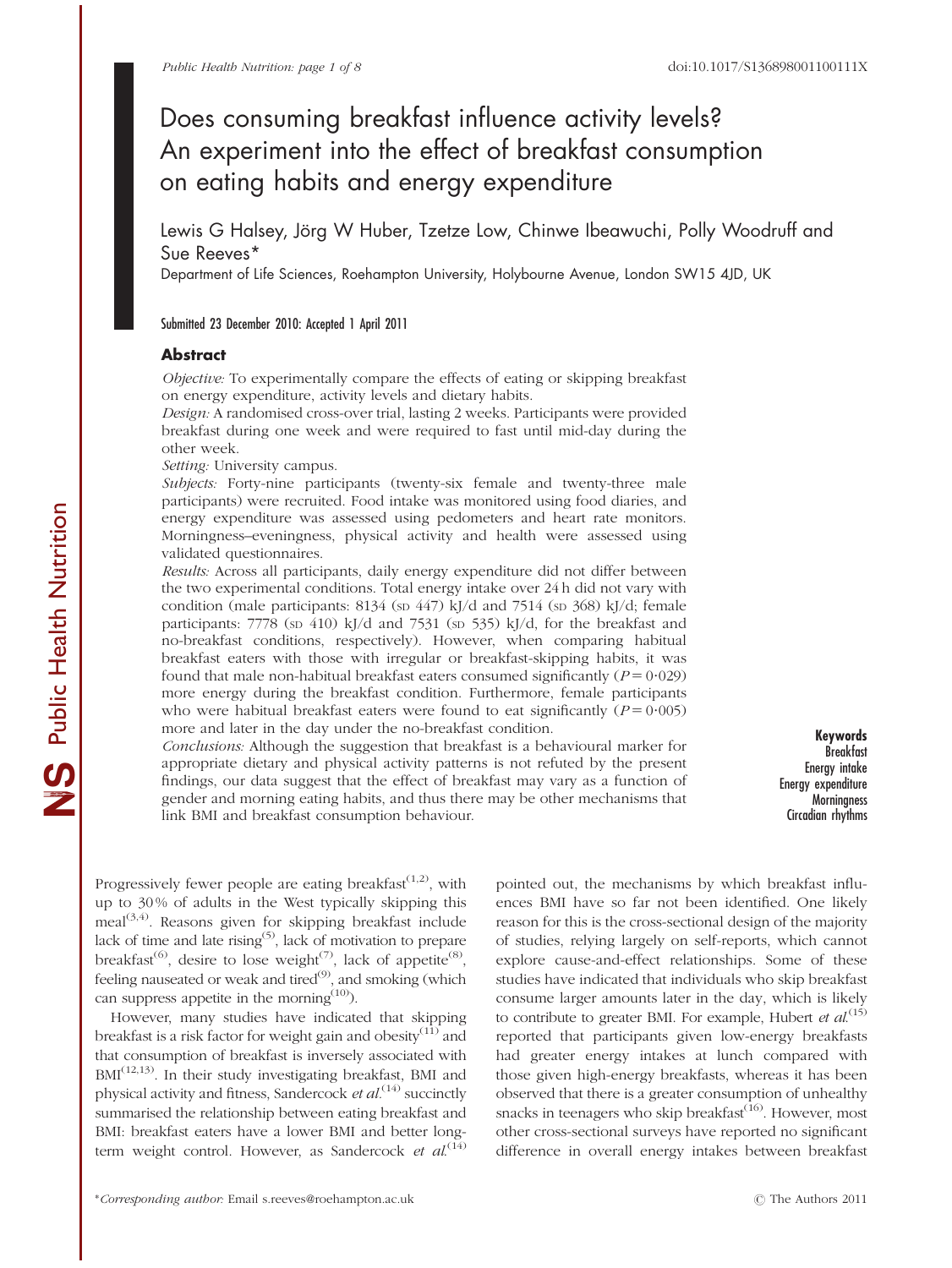eaters and skippers<sup> $(17-19)$ </sup>, some even noting an increase in energy intake<sup>(20)</sup>.

In addition to differences in energy intakes, breakfast skippers often have less than adequate dietary profiles $^{(21)}$ . It has been shown<sup> $(22)$ </sup> that breakfast is the meal that can provide the greatest amounts of vitamins A and D, thiamin, riboflavin, folate, Ca and Fe. In Western countries, ready-to-eat breakfast cereals (RTEBC) are frequently consumed at breakfast time $^{(19)}$  and these have been associated with higher intakes of many micronutrients including Ca, Fe, riboflavin and folate<sup> $(21)$ </sup>. Consumption of RTEBC during breakfast has also been associated with greater daily intakes of milk and Ca in both genders and at all ages in the  $USA^{(17)}$ . Other studies have confirmed that breakfast skippers tend to have lower intakes of most vitamins and minerals $^{(23)}$ .

Timlin *et al.*<sup>(20)</sup> found that, although the adolescents who ate breakfast in their study consumed greater amounts of energy per day, they had a lower BMI. The present study also observed that significantly more breakfast eaters regularly participated in strenuous activity than did intermittent breakfast eaters and hypothesised that breakfast eaters could be more active and would thus expend more energy compared with breakfast skippers. Further evidence to support this theory comes from surveys that have studied the frequency of episodes of high physical activity; for example, it was reported $(10,24)$  that breakfast skippers participated in less exercise and had lower levels of physical activity compared with breakfast eaters. Cohen *et al.*<sup>(25)</sup> also observed that a greater percentage of breakfast eaters exercised more than 3 times/week (85 % *v.* 69 %). Furthermore, an intervention study using breakfasting and physical activity to achieve a negative energy balance<sup>(26)</sup> showed that, on days when breakfast was consumed, participants exercised for longer durations and consequently had greater energy expenditures as measured by accelerometers, while also ingesting a larger amount of food and drink.

However, the nature of the studies reviewed above makes it impossible to uncover the mechanisms linking the consumption of breakfast with energy balance, or, alternatively, determine whether breakfast is simply a marker of a healthy lifestyle. The present study takes an experimental approach to begin addressing why breakfast eaters typically have lower BMI compared with non-breakfast eaters by investigating whether eating or not eating breakfast affects dietary intake and energy expenditure. The possible confounding effects of morningness<sup> $(27)$ </sup> and habitual breakfast eating habits are also explored.

## Methods

A randomised cross-over experimental design tested whether breakfast affects activity, energy expenditure and daily energy intake. Participants were given breakfast

during one week and had no breakfast or snacks until noon during the other week.

Forty-nine participants were recruited into the study (twenty-six female and twenty-three male participants) with a mean age of  $22.6$  (sp  $3.9$ ) years. Thirty-two of the participants (twenty-six female and six male participants) were students at Roehampton University and lived on or near the university campus. Seventeen male participants lived outside the campus, in the London area, and were recruited subsequent to data collection on the student cohort to increase the number of male participants. Participants were recruited using posters and by word of mouth. The entire study was conducted between January and November 2009.

Ethical approval to undertake the study was obtained from the Roehampton University Ethics Board. Before their acceptance into the study, interested individuals read and signed a participant consent form that included a statement that they had no illness or medical condition that might affect their full participation in the study. To obtain standard data on the relevant lifestyle and health of the participants, they were also asked to complete the International Physical Activity Questionnaire (IPAQ) to assess general activity levels<sup> $(28)$ </sup>; general health was assessed using the Short Form 36 version 2  $(SF-36v2)^{(29)}$ . During the second week of the study, participants completed the 'Morningness' questionnaire, which assessed human circadian rhythms in terms of morning and evening preferences<sup>(30)</sup>.

The majority of participants undertook the study for two consecutive working weeks in groups of either six or seven. During one of the working weeks, participants were provided with a breakfast in the designated food laboratory at the university between 08.00 and 09.00 hours ('breakfast condition'). During the other week, although participants were still required to arrive at the food laboratory between 08.00 and 09.00 hours each day, no breakfast was provided ('no-breakfast condition'). For each group of participants the order of the two weeks was randomised. Breakfast consisted of high-carbohydrate breakfast cereals with milk, and/or toast with butter and/or jam if requested. Participants were allowed to eat as much as they desired. In both conditions they were offered water, tea or coffee in the morning. Thus, breakfast was defined as food ingested between 08.00 and 09.15 hours. In both conditions, upon leaving the food laboratory, the participants were required to abstain from eating until mid-day; however, they were allowed to drink tea, coffee and water. From mid-day onwards, they were allowed to eat as and when they pleased. In both conditions, participants were informed that they could undertake whatever activities they wished to during the day.

On each day of the experiment, and in both conditions, participants were fitted with a heart rate monitor (s625x and RS400, Polar, Finland) and a pedometer (Yamax Digiwalker SW-200, Tokyo, Japan) on arrival at the food laboratory. The pedometer was clipped either to the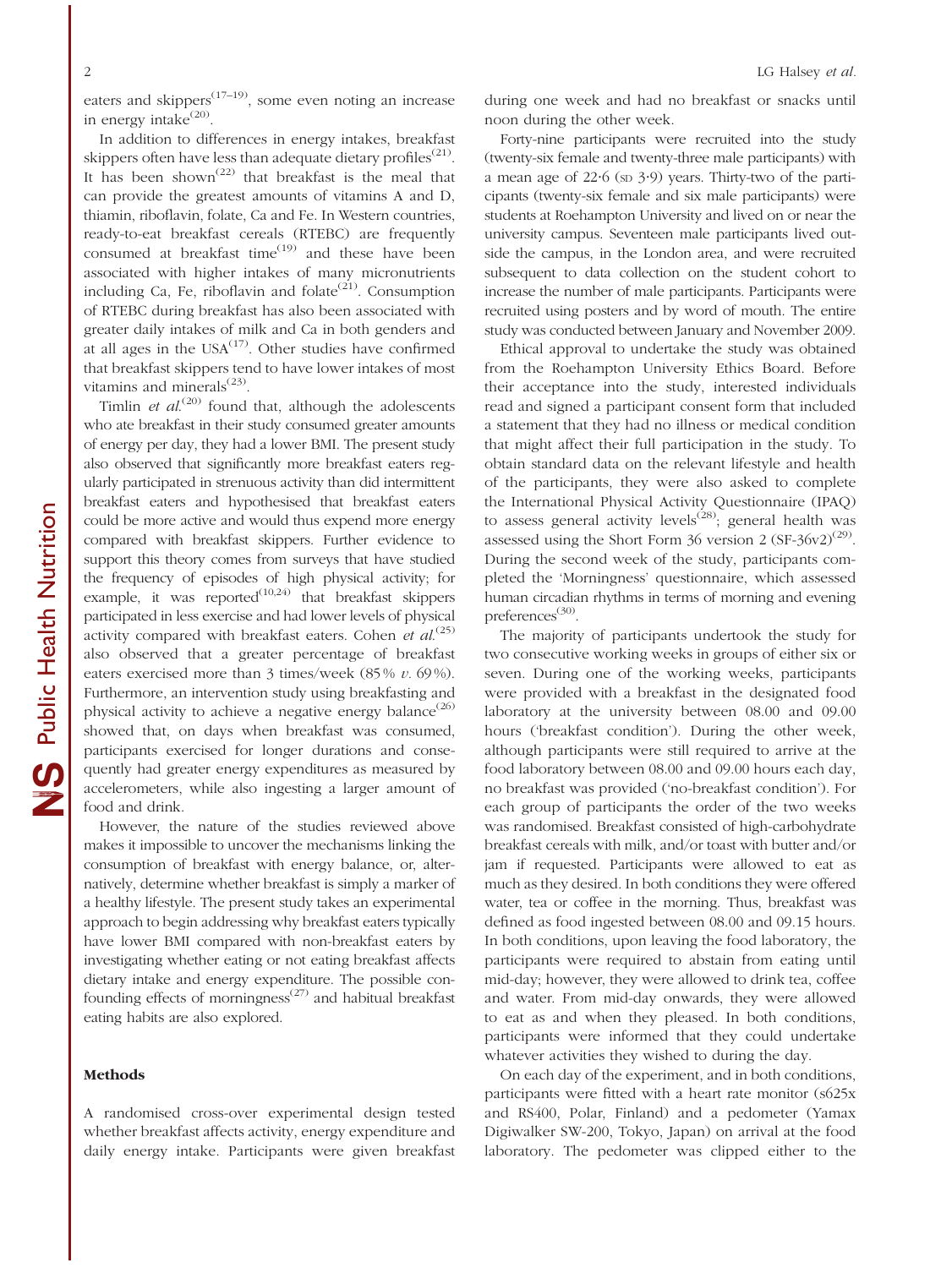#### Breakfast, energy intake and energy expenditure 3

waistband if available or to the front pocket of the participants' clothing. Participants were required to wear both of these devices until they returned to the food laboratory between 17.00 and 18.00 hours each day, at which time the devices were removed and stopped. The exact time that the devices were started in the morning and stopped in the evening was recorded.

For three consecutive days of the week, matched across conditions, participants completed a food diary, following verbal and written instructions. They were asked to carry the diary with them at all times and record all that they ate and drank. A full description of the foods consumed was requested, including the type and brand, how the food was cooked and the amount consumed. For each group, the first day of completing the food diary was randomised. The nutritional information provided by the food diaries was analysed using Dietplan 6 (Forestfield Software, Horsham, UK) to produce estimates of nutrient and energy intake per day (kJ/d) and energy intake per hour of the day. Day was defined as starting when a participant awoke in the morning and ending when they went to bed at night.

The cohort of non-students followed the same procedure as described above, with the exception that they did not go to the food laboratory on campus and did not wear a heart rate monitor. These participants noted down the time of day when they started the study and when they attached and later detached the pedometer each day. A separate analysis of this cohort compared with the other male participants in the study did not reveal any differences in dietary intake, nor in responses to the health-related questionnaires.

The pedometers recorded a unit score each time the subject moved sufficiently such that the pedometer moved more than a threshold value. Thus, the count on the pedometers provided an approximate reading of the amount of bodily movement performed by the wearer during the time the pedometer was attached, which could be compared among participants. To account for differences in the duration for which the pedometer was worn, a 'pedometer score' was calculated for each participant for each day by dividing the count by the length of attachment time.

The heart rate monitors sampled and recorded heart rate every 5 s. From these data, the mean heart rate in the morning (from the time the monitor was started until midday) and during the day (from the time the monitor was started until it was stopped) was calculated. The mean morning heart rate and the mean day heart rate were calculated on the basis of the periods when heart rate was recorded for at least 80 % of the respective time frames; when more than 20% of the data were missing, mean heart rate was not calculated.

#### Statistical analyses

All variables analysed were normally distributed, as determined by Kolmogorov–Smirnov tests, with  $\alpha = 0.05$ , except for some of the questionnaire data that were nonparametric; further details are provided where pertinent. Pedometer score, mean morning heart rate and mean daily heart rate were each averaged within participant and condition. For each variable, a paired *t* test was used to test for differences between conditions. Energy ingested per day, and from noon until the end of the day, was averaged within participant and condition. A value hereafter referred to as the 'energy intake-time index' was calculated per participant to provide an overall relative indication per day of whether and at what time post noon (defined as 12.00 hours until the end of the day) energy was ingested. The index was calculated from the hourly energy intake data by summing, for each hour of the day, the multiple of the hour and the energy intake during that hour and dividing the result by 1000. The hours after midnight continued the 24 h clock up to and including 05.00 hours (i.e. 02.00 hours was represented as 26 h). Thus, participants who tended to eat later in the day had a higher energy intake-time index. The index was averaged within participant and condition. Again using paired *t* tests, the breakfast and no-breakfast conditions were compared in terms of both energy intake and the energy intake-time index, initially for all participants together. Thereafter, the conditions were compared considering male and female participants separately, in combination with high-frequency breakfast eaters and low-frequency breakfast eaters separately. High-frequency breakfast eaters were defined as those participants who stated in the self-completion questionnaire that they ate breakfast  $\geq$ 5 times/week, and vice-versa for low-frequency breakfast eaters. Nutrient intakes per day were compared between conditions for all participants together and then for male and female participants separately. Nutrient intakes were compared with reference nutrient intakes<sup> $(32)$ </sup> using single sample *t* tests. The nutrients considered are listed in Table 3.

Questionnaires (IPAQ, SF-36v2 and morningness) were scored according to published guidelines<sup>(27–29)</sup>. Data on physical activity and health status dimensions were not normally distributed, as is typical for data of this type<sup>(31)</sup>. A data set containing representative SF-36v2 data for the UK was made available by Jenkinson (Oxford, UK)<sup>(32)</sup>; age- and gender-specific norms, mean, sp and 95% CI were derived from this data set and used to assess the health status of our sample relative to these UK norms. Spearman's correlations were run to explore relationships between questionnaire variables. All statistical analyses were performed using Excel (Microsoft Corp., Seattle, WA, USA) and the Statistical Package for the Social Sciences statistical software package version 16?0 (2008; SPSS Inc., Chicago, IL, USA).

### Results

The questionnaires revealed that a considerable number of participants never drank alcohol (male participants: 39 %; female participants: 42 %). On average, participants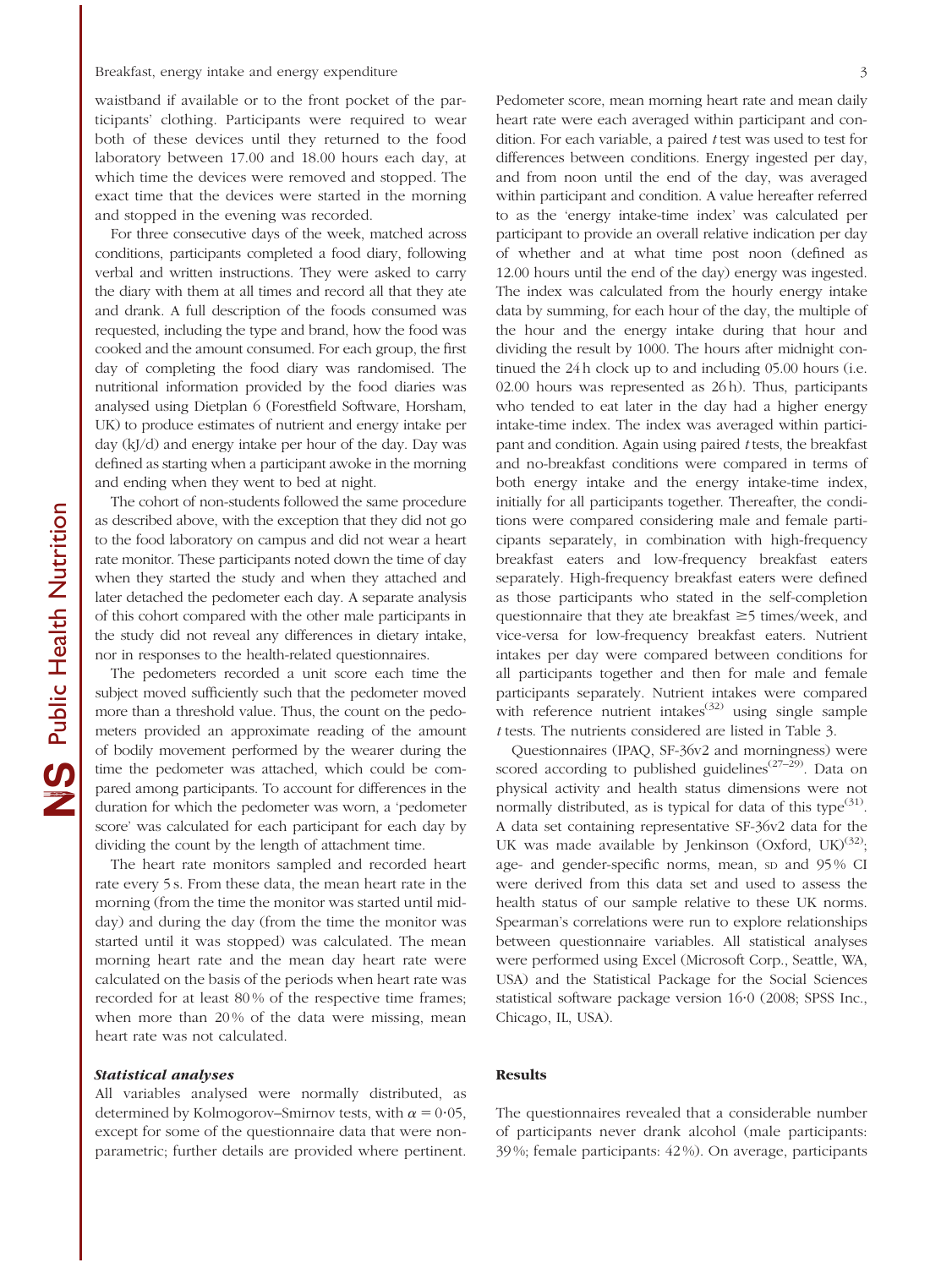consumed breakfast 5 times/week; male and female participants did not differ in this respect. The percentage of participants who undertook low, moderate and high levels of activity was 22, 44 and 34 %, respectively. The SF-36v2 results (see Table 1) indicated that the sample had a health status similar to UK norms, except for relatively low scores in the category 'general health' and 'bodily pain' for female participants  $(P < 0.05)$ .

Four participants were classified as evening types, three as morning individuals, with all others as neither; variation in morningness was small in the study sample. Morningness type could not be analysed further because of small numbers of morning and evening types. However, a significant, positive correlation was found between degree of morningness and frequency of breakfast consumption ( $\rho = 0.41$ ;  $P = 0.005$ ), which was not affected by gender or age. This correlation indicates that participants who tend to rise earlier and experience morning as a more active period of the day have breakfast on more days compared with those whose activity peak is towards the later part of the day.

Table 2 shows measures of activity (i.e. daily heart rate, morning heart rate and pedometer score). Mean morning heart rate was significantly higher during the breakfast condition across all participants ( $t_{30} = 4.81$ ,  $P < 0.001$ ). This was also the case for female participants  $(t_{24} = 4.532,$  $P \leq 0.001$ ). However, there were not enough data points to test for this difference within male participants (*n* 6). Across all participants, the mean daily heart rate and pedometer scores were not significantly different between the two conditions  $(t_{30} = 1.21, P = 0.235 \text{ and } t_{43} = 0.18,$  $P = 0.858$ , respectively). In addition, considering genders separately, the mean daily heart rate was not significantly different between conditions for female participants ( $t_{24}$  =  $0.690$ ,  $P = 0.497$ ), nor was pedometer score for either male or female participants ( $t_{18} = 0.56$ ,  $P = 0.583$  and  $t_{24} = 0.38$ ,  $P = 0.710$ , respectively).

Table 3 shows energy intake, the energy intake-time index and nutrient intakes of participants. The energy consumed per day did not vary with condition ( $t_{43} = 1.540$ ,  $P = 0.131$ ), either among male participants ( $t_{20} = 1.593$ ,  $P = 0.127$ ) or among female participants ( $t_{22} = 0.581$ ,  $P = 0.567$ ). Furthermore, no difference was found when high-frequency breakfast eaters were considered (male participants:  $t_{13} = 0.883$ ,  $P = 0.393$ ; female participants:  $t_{15} = 0.274$ ,  $P = 0.788$ ). However, in contrast to female participants, male low-frequency breakfast eaters consumed more energy per day during the breakfast condition (male participants:  $t_6 = 2.855$ ,  $P = 0.029$ ; female participants:  $t_6 = 0.999$ ,  $P = 0.356$ ; Fig. 1).

No significant difference was found in the energy intake-time index among male participants  $(t_{20} = 1.725)$ ,  $P = 0.100$ ); however, a significant difference was observed among female participants  $(t_{22} = 2.235, P = 0.036)$ . Considering high- and low-frequency breakfast eaters separately, high-frequency breakfast eaters had a higher

Table 1 SF-36v2 results for breakfast sample in comparison with UK normative data for adults aged <40 years and without a chronic condition

|                            | Male participants (n 23) |          |          |           |         |      | Female participants (n 26) |           |          |           |         |               |
|----------------------------|--------------------------|----------|----------|-----------|---------|------|----------------------------|-----------|----------|-----------|---------|---------------|
| SF-36y2 dimensions         | Breakfast study          |          | UK norms |           |         |      | Breakfast study            |           | UK norms |           |         |               |
|                            | Mean                     | SD       | Mean     | <b>SD</b> | t value | P    | Mean                       | <b>SD</b> | Mean     | <b>SD</b> | t value | P             |
| <b>Physical function</b>   | 95.0                     | 9.2      | $95 - 4$ | 13.3      | 0.21    | 0.84 | $90 - 4$                   | 17.0      | 94.2     | 12.3      | 1.16    | 0.26          |
| Role limitation - physical | 91.6                     | 21.6     | 95.3     | 11.8      | 0.82    | 0.42 | 88.7                       | $13-1$    | 92.9     | 15-1      | 1.62    | 0.12          |
| Bodily pain                | 82.8                     | $16 - 4$ | 89.7     | $15-0$    | 2.00    | 0.06 | 75.9                       | $21 - 4$  | 85.6     | 18-1      | 2.30    | 0.03          |
| General health             | 74.5                     | 11.5     | 77.8     | 16.3      | 1.37    | 0.19 | 66.8                       | $14 - 1$  | 78.2     | 16.0      | 4.09    | $<$ 0.0005*** |
| Energy/vitality            | 67.9                     | $13-1$   | $64 - 4$ | 16.6      | 1.31    | 0.20 | 61.5                       | 9.0       | $58 - 7$ | $17-7$    | 1.62    | 0.12          |
| Social functioning         | $89 - 1$                 | $15 - 7$ | $89 - 1$ | 17.0      | 0.02    | 0.98 | 88.9                       | 11.9      | $84 - 7$ | 20.2      | 1.80    | 0.08          |
| Role limitation - mental   | 91.3                     | $15 - 4$ | 90.9     | 16.0      | 0.14    | 0.89 | 79.2                       | 18.0      | 82.2     | 18.8      | 2.01    | 0.06          |
| Mental health              | 77.6                     | 8.2      | 76.4     | 14.9      | 0.70    | 0.49 | 73.9                       | 11.3      | 71.5     | 17.0      | 1.08    | 0.29          |

SF-36v2, Short Form 36 version 2.

 $*P < 0.001$ .

Table 2 Measures of activity level in male and female participants during weeks when breakfast was eaten and during weeks when breakfast was not eaten

|                                                                                      | All                    |                    |              |                    |                  | Male participants $(n 6)$ |                   |                    |                        | Female participants (n 25) |                   |                          |  |
|--------------------------------------------------------------------------------------|------------------------|--------------------|--------------|--------------------|------------------|---------------------------|-------------------|--------------------|------------------------|----------------------------|-------------------|--------------------------|--|
|                                                                                      | <b>Breakfast</b>       |                    | No breakfast |                    | <b>Breakfast</b> |                           | No breakfast      |                    | <b>Breakfast</b>       |                            | No breakfast      |                          |  |
|                                                                                      | Mean                   | <b>SEM</b>         | Mean         | <b>SEM</b>         | Mean             | <b>SEM</b>                | Mean              | <b>SEM</b>         | Mean                   | <b>SEM</b>                 | Mean              | <b>SEM</b>               |  |
| Mean daily heart rate (bpm)<br>Mean morning heart rate (bpm)<br>Mean pedometer score | 84<br>$82***$<br>18795 | 1.5<br>1.5<br>1318 | 83<br>17915  | 1.6<br>1.7<br>1231 | 76<br>21470      | 2.6<br>2.7<br>2208        | 72<br>89<br>20152 | 3·6<br>3.7<br>2340 | 86<br>$84***$<br>16761 | 1.6<br>1·7<br>1522         | 85<br>79<br>16649 | $1-4$<br>$1 - 7$<br>1446 |  |

 $***P < 0.001$ .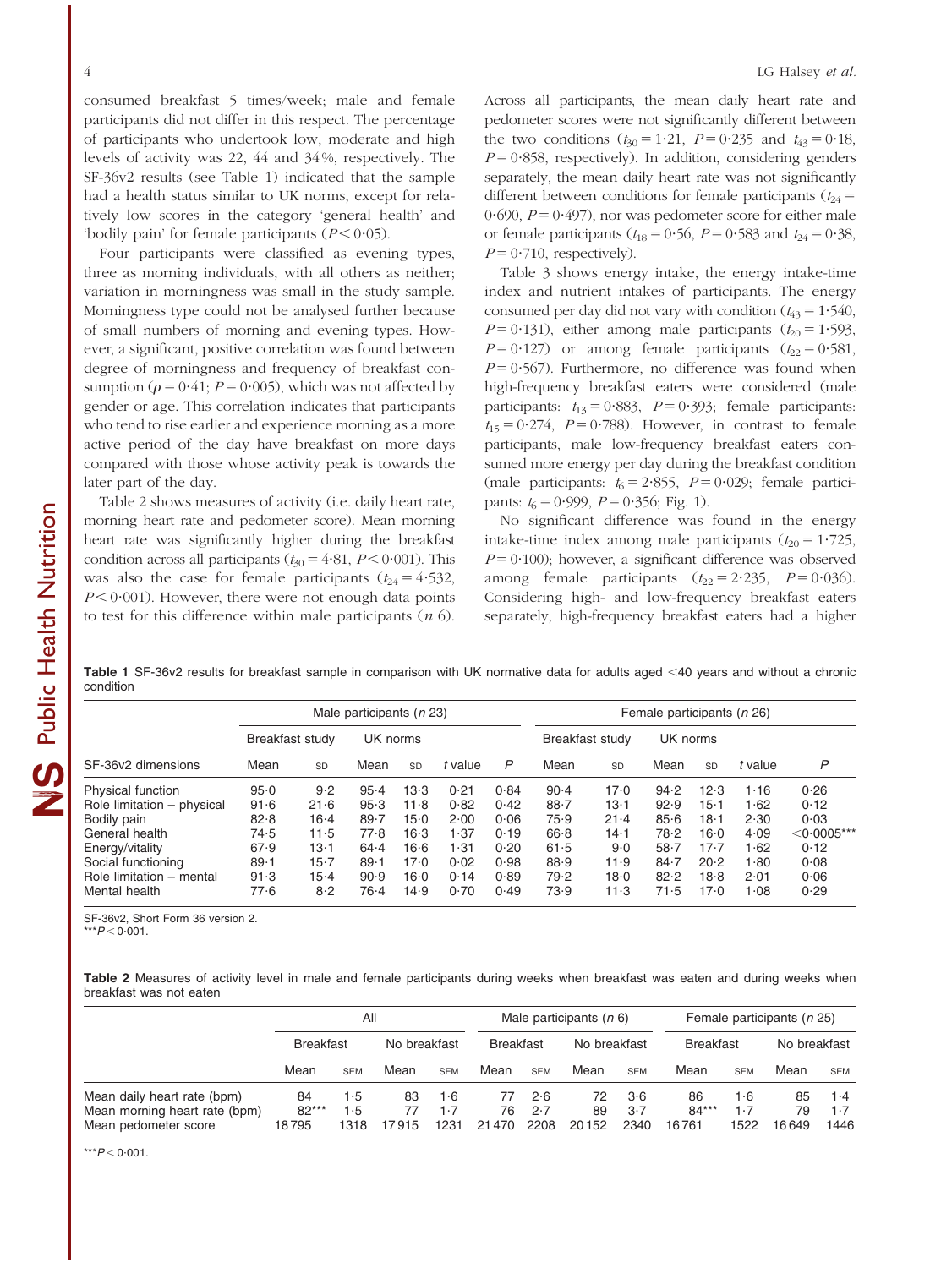Table 3 Energy and nutrient intakes for male and female participants on breakfast and no-breakfast days

|                          |                  |            | Male participants |            |                  | Female participants |              |            |  |  |  |
|--------------------------|------------------|------------|-------------------|------------|------------------|---------------------|--------------|------------|--|--|--|
|                          | <b>Breakfast</b> |            | No breakfast      |            | <b>Breakfast</b> |                     | No breakfast |            |  |  |  |
|                          | Mean             | <b>SEM</b> | Mean              | <b>SEM</b> | Mean             | <b>SEM</b>          | Mean         | <b>SEM</b> |  |  |  |
| Energy (kJ/d)            | 8314             | 448        | 7514              | 368        | 7778             | 410                 | 7531         | 536        |  |  |  |
| Energy intake-time index | 319              | 158        | 354               | 182        | 326              | 240                 | 374          | 285        |  |  |  |
| Carbohydrate (g)         | 249              | $64 - 4$   | 221               | 47.9       | 209              | 14.6                | 249          | 37         |  |  |  |
| Fibre (g)                | $16 - 6$         | 7·6        | 14.0              | 5.0        | $17 - 1$         | 2.1                 | 13.5         | $1 \cdot$  |  |  |  |
| Fat $(g)$                | 74.6             | 20.0       | 69.6              | 21.6       | $70-4$           | 6.5                 | 69.2         | $6-7$      |  |  |  |
| Protein (g)              | 87.6             | 42.6       | 82.5              | 29.5       | 69.0             | 6·1                 | 61.6         | 4.9        |  |  |  |
| $Ca$ (mg)                | 987              | 352        | 813               | 380        | 766*             | 53.7                | 612          | 57.5       |  |  |  |
| Folate $(\mu g)$         | $257*$           | 98.9       | 209               | $111 - 4$  | 234**            | 13.3                | 155          | $10-8$     |  |  |  |

Significant difference between conditions, within gender: \* $P < 0.05$ , \*\* $P < 0.001$ ; more consumed on breakfast days.



Fig. 1 Mean and SEM of energy intake over 24h for male participants who typically eat breakfast at least 5 times/week  $(\blacksquare, high frequency)$  and for those who typically eat breakfast  $<$ 5 times/week ( $\square$ , low frequency), during the breakfast and no-breakfast conditions. \*Significant difference  $(P < 0.05)$ between conditions

energy intake-time index during the no-breakfast condition across all participants ( $t_{29} = 3.696$ ,  $P = 0.001$ ); however, no difference was observed among low-frequency breakfast eaters  $(t_{13}=0.147, P=0.886;$  Fig. 2). Female participants who habitually ate breakfast frequently had a significantly higher energy intake-time index during the no-breakfast condition ( $t_{15}$  = 3.867, *P* = 0.002). Female participants who ate breakfast infrequently showed no difference between the breakfast and no-breakfast conditions ( $t_6 = 0.125$ ,  $P = 0.905$ ). There was no difference in the energy intaketime index in male participants who ate breakfast frequently, nor in those who did not  $(t_{13} = 1.864, P = 0.085)$ and  $t_6 = 0.066$ ,  $P = 0.949$ , respectively).

Intakes of both Ca and folate were significantly lower in female participants during the no-breakfast condition than during the breakfast condition (Ca:  $t_{21} = 3.77$ ,  $P = 0.001$ ; folate:  $t_{21} = 4.358$ ,  $P < 0.001$ ). Folate intake was also significantly lower in male participants during the no-breakfast condition  $(t_{21} = 2.275, P = 0.033)$ . However, there was no difference in Ca intake between the groups ( $t_{21}$  = 1.949, *P* = 0.065). The reference intakes



Fig. 2 Mean and SEM of energy intake-time index (indicating how late in the evening food and drink was ingested) for participants who typically eat breakfast at least 5 times/week ( $\Box$ , high frequency) and for those who typically eat breakfast  $<$ 5 times/week ( $\square$ , low frequency), during the breakfast and no-breakfast conditions. \*Significant difference  $(P < 0.01)$ between conditions

for these nutrients are 700 mg Ca and  $200 \mu g$  folate<sup>(33)</sup>. In both breakfast and no-breakfast conditions, Ca and folate intakes for male participants were not significantly lower than the reference intakes (breakfast: 979 and 814 mg; no-breakfast:  $257$  and  $209 \mu$ g, respectively). For female participants as well, Ca intake was not significantly lower than the reference value in either condition (breakfast:  $t_{21} = 1.110$ ,  $P = 0.280$ ; no-breakfast:  $t_{21} = 1.380$ ,  $P = 0.182$ ). However, folate intake for female participants in the no-breakfast condition was significantly lower than the reference value ( $t_{21} = 3.769$ ,  $P < 0.001$ ).

#### Discussion

In the present study, physical activity was assessed using heart rate monitors and pedometers; these measures did not provide any experimental evidence of a difference in physical activity levels between days when breakfast was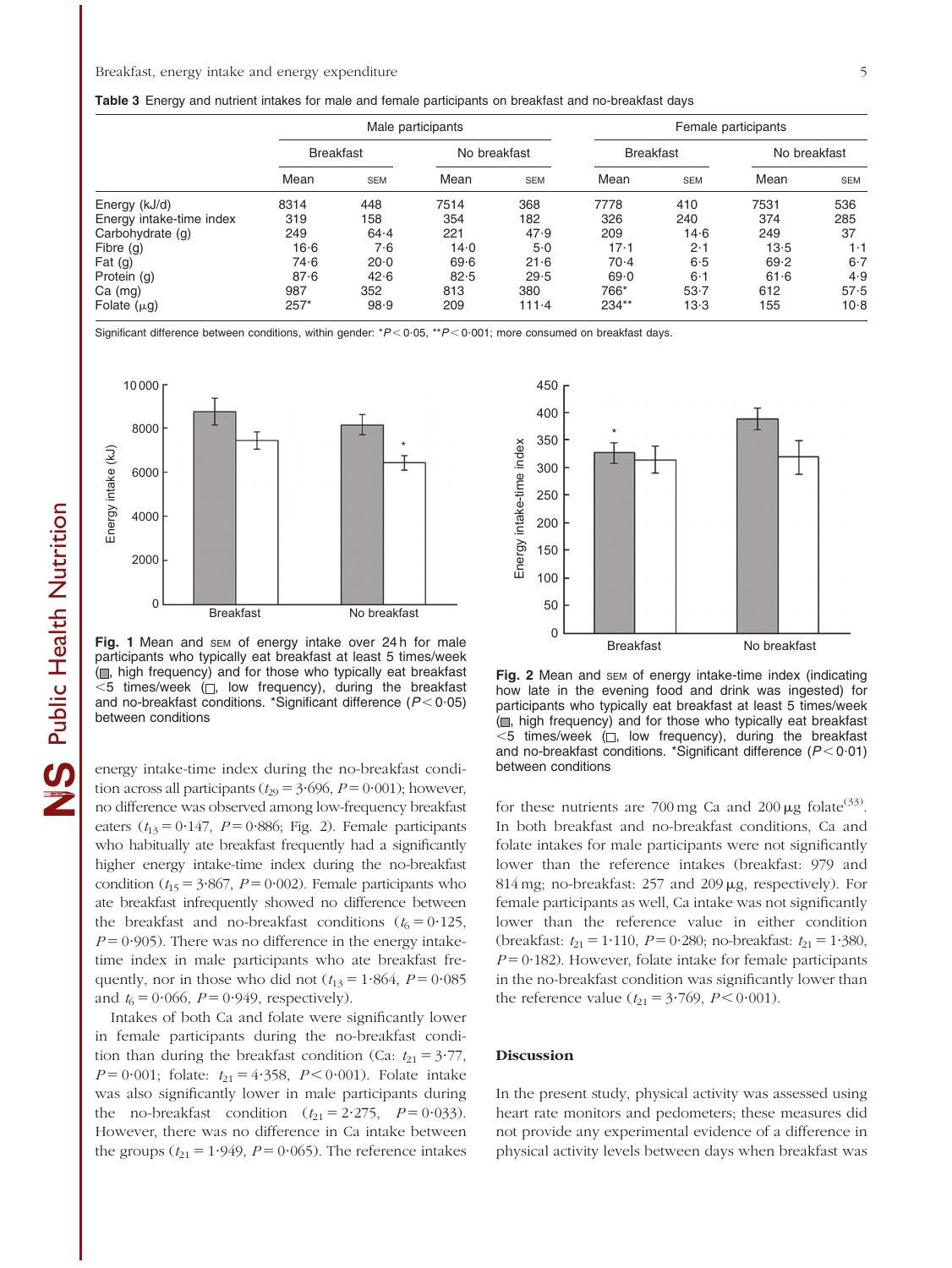consumed and not consumed. Although the mean heart rate in the morning was significantly higher in participants on days when they had consumed breakfast, the average increase was only 5 bpm, which can be accounted for by the thermic effect of food $^{(34)}$ .

Studies comparing the daily energy intakes of breakfast eaters and non-breakfast eaters have revealed conflicting results. Some authors<sup>(19,35)</sup> have reported no differences in the amount of energy consumed; the findings of the present study support this conclusion since there were no significant differences in daily energy intakes between the breakfast and no-breakfast conditions. Generally, when breakfast was not eaten, participants consumed more energy during the remainder of the day in sufficient quantity to compensate for the morning fast. Similar compensatory behaviour has been reported previously $^{(15)}$ . In contrast, certain other studies have shown that breakfast consumption leads to the ingestion of more energy than when skipped $(20,36)$ , and that reducing the amount of energy consumed at breakfast can lower total daily energy intakes $(37)$ . In the present study, one group of participants fits this pattern; male participants who infrequently consumed breakfast consumed more energy per 24 h during the study period when they consumed breakfast. A plot of the hourly distribution of energy intake per 24 h for this group suggests that they ate more during the evening meal on days when they consumed breakfast, perhaps because they had not eaten a particularly large lunch because of having eaten breakfast (Fig. 3). It has been reported that people are less able to compensate for an energy surplus than they are for an energy deficit<sup>(38)</sup>; this may explain to a certain extent why the male low-frequency breakfast eaters in the present study consumed greater amounts when provided with breakfast. The differences in compensatory behaviour observed in the male infrequent breakfast eaters compared with the other groups suggest that routine and habitual eating habits may modify how participants respond to the addition or omission of breakfast.

In terms of the timing of meals, some groups within the present study exhibited variation in their post-noon eating habits in response to whether or not breakfast was consumed. The literature also reports such responsive variations in changes in eating habits. For example, in the first experiment reported by Levitsky $^{(39)}$ , there was no difference in the amounts consumed at lunch when breakfast was omitted, whereas in the second experiment the participants consumed greater amounts at lunch. This difference was believed to be a result of a greater quantity of breakfast being provided in the latter experiment. In the present study there was no difference in the energy intake-time index between the two experimental conditions for male infrequent breakfast eaters, suggesting that in addition to not changing their energy intake from noon onwards they also did not change their timing of meals. Moreover, the energy intake-time index did not differ for male high-frequency breakfast eaters, which is interesting given that they consumed more energy post noon on



Fig. 3 Hourly distribution of energy intake per 24 h during the breakfast  $\Box$  and no-breakfast  $\Box$  conditions for male participants who typically eat breakfast  $<$  5 times/week



Fig. 4 Hourly distribution of energy intake per 24 h during the breakfast  $(\Box)$  and no-breakfast  $(\Box)$  conditions for male participants who typically eat breakfast at least 5 times/week

days when breakfast was not eaten. An hourly distribution of energy intake for this group (Fig. 4) suggests that they tended to eat a greater proportion of their post-noon food earlier in the day when breakfast was not eaten, probably because of heightened hunger levels around lunch time(15,38). In contrast, when breakfast was not eaten, the energy intake-time index indicated that female participants who were habitual breakfast eaters tended not only to eat more but also to move their eating to later in the day. However, similar to the male participants, the energy intake-time index was independent of experimental condition in female participants who did not habitually eat breakfast frequently, the explanation most likely being the same as that for the male frequent breakfast eaters, which is that heightened lunchtime hunger during the no-breakfast condition resulted in a large food intake at this time of the day. Female participants who habitually consumed breakfast frequently may have eaten more and later in the day during the no-breakfast condition either to make up for the energy deficit in the morning and/or in anticipation of a future deficit that they are not accustomed to, that is, not eating during the subsequent day until at least noon. It has been shown that, compared with male participants, the food intakes of female participants are more likely to be influenced by cognitive and environmental factors $(40)$ . Although it should be noted that stronger effects are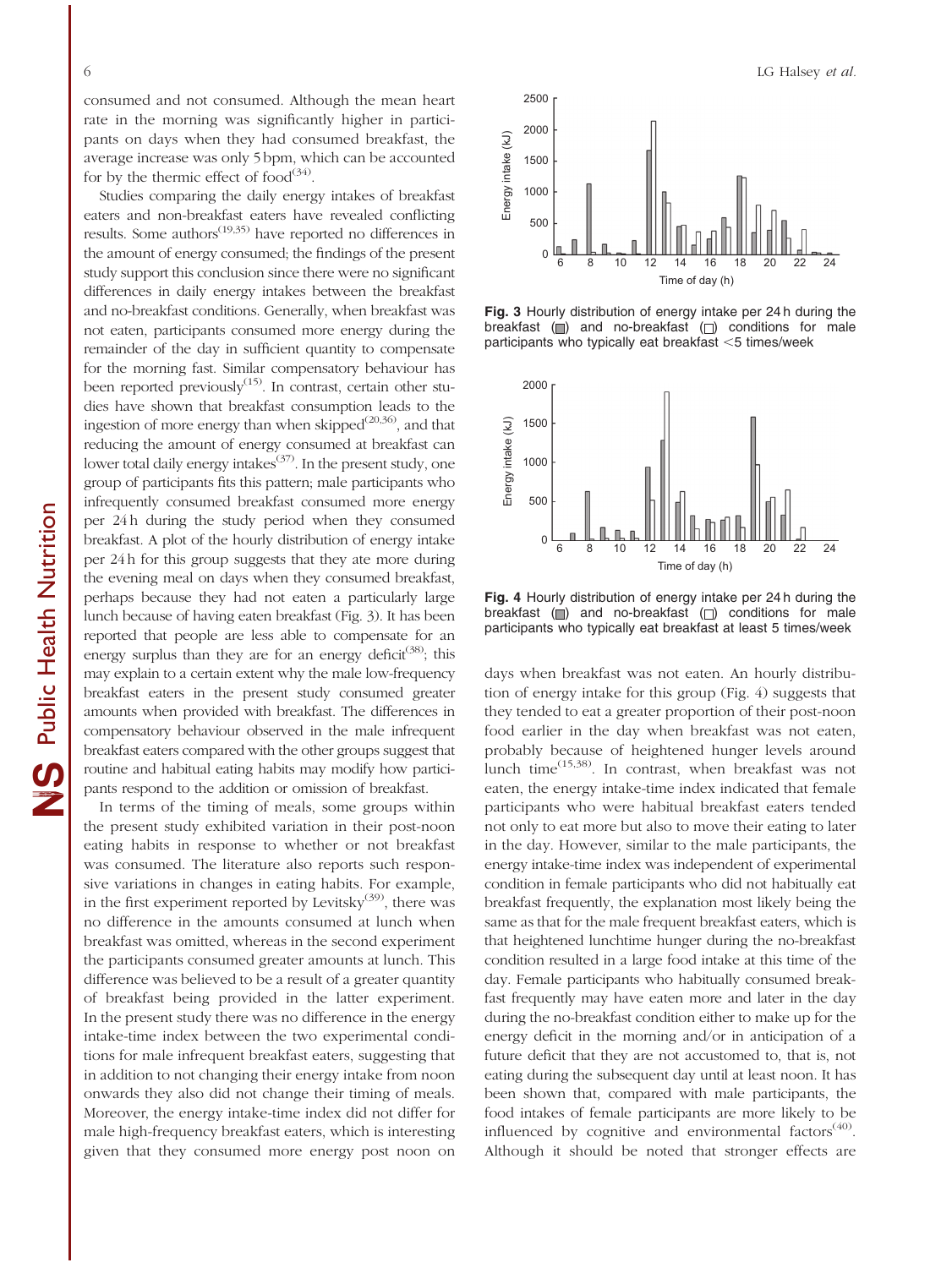typically observed in experimental situations compared with free-living surveys<sup> $(36)$ </sup>, this psychological difference between male and female participants could account for the different responses between the female highfrequency breakfast eaters and the male participants. Differences between the female high- and low-frequency breakfast eaters may be linked to differences in routinedriven eating habits and/or to dietary restraint between regular and irregular breakfast eaters<sup>(27,41)</sup>.

The daily amount of folate consumed by male and female participants and the amount of Ca consumed by female participants were lower on days when breakfast was not consumed. Female participants consumed significantly less folate than the recommended nutrient intake on days when they did not eat breakfast, highlighting the important contribution that breakfast makes to folate and Ca intakes. Similarly, in a study focusing on cereal consumption in children of both genders, Barton *et al.*<sup>(42)</sup> found lower intakes of Ca, folate and also fibre by children who did not consume breakfast. In the present study, clearly the greater intakes of folate and Ca during the breakfast condition were due to RTEBC provided since they are typically fortified with folic acid and their consumption facilitates milk and hence Ca intakes<sup>(17)</sup>. Williamson<sup> $(43)$ </sup> comments that RTEBC may be important for certain population groups, particularly for women of child-bearing age, because when consumed with milk they can provide protein, riboflavin, Ca, Zn, folic acid, Fe and fibre. The consumption of wholegrain cereals at breakfast may also affect insulin sensitivity since highfibre foods can blunt postprandial glucose and insulin responses<sup>(44)</sup>, reducing between-meal hypoglycaemia<sup>(45)</sup>, which may also affect hunger levels later in the day and even have a role in weight maintenance.

Many authors have suggested that the link between consumption of breakfast and lower BMI is due to confounding lifestyle factors<sup> $(46)$ </sup> and that breakfast is merely a behavioural marker for appropriate dietary and physical activity patterns. However, they have been unable to separate this from any metabolic effect that breakfast consumption may have  $(19,25,47)$ . The present study does not refute the suggestion that breakfast may be a marker of a healthy lifestyle since energy expenditure, activity levels and eating habits were primarily found to be independent of breakfast consumption. However, although recognising the limitations of collecting dietary information through self-reported 3 d food diaries<sup> $(48,49)$ </sup>, some interesting differences in responses to imposed breakfast regimes, both between genders and between habitual breakfast eaters and habitual non-breakfast eaters, have been uncovered. Male participants who did not habitually eat breakfast in fact consumed more energy per day when consuming a morning meal, whereas female participants who habitually ate breakfast tended to eat more and later in the day when not consuming a morning meal. Thus, the effect that breakfast consumption has on energy intake and eating behaviour may vary depending on gender and morning eating habits; hence, aside from the mechanisms that link BMI and the behaviour of consuming breakfast, the relationship between these two factors could be different for different groups. Perhaps, most importantly, groups that do not reduce energy intake during the remainder of the day when breakfast is consumed may exhibit an increase in BMI over time, although further studies are required to ascertain whether such non-compensatory behaviour continues in the long term. The present experimental study also suggests tentatively that morningness relates to the frequency of consuming breakfast. Future work should investigate what behavioural, physiological or psychological factors are associated with a preference for eating or not eating breakfast (such as eating habits, morning glucose levels and morningness) and whether these factors are affected by changes in eating habits.

## Acknowledgements

The present study was funded by Roehampton University. The authors have no conflict of interest to declare. L.G.H. and J.W.H. designed the original study; L.G.H., J.W.H. and S.R. carried out data collection, performed statistical analyses and wrote the manuscript; T.L., C.I. and P.W. collected and compiled the data. All authors critically reviewed the manuscript and approved the final version submitted for publication. The authors thank Roehampton University for funding the present study. The authors also thank Peter Shaw for discussions on study design and Caroline Ross for her thoughts on testing for morningness, as well as Crispin Jenkinson for providing normative SF-36v2 data.

#### References

- 1. Siega-Riz AM, Popkin BM & Carson T (1999) Trends in the breakfast consumption for children in the United States from 1965–1991. *Am J Clin Nutr* 67, Suppl. 1, 748S–756S.
- 2. Nicklas TA, Reger C, Myers L *et al.* (2000) Breakfast consumption with and without vitamin–mineral supplement use favourably impacts daily nutrient intake of ninthgrade students. *J Adolesc Health* 27, 314–321.
- 3. Leidy HJ & Tacki EM (2010) The addition of a protein rich breakfast and its effects on acute appetite control and food intake in breakfast skipping. *Int J Obes (Lond)* 34, 1125–1133.
- 4. Haines PS, Guilkey DK & Popkin BM (1996) Trends in breakfast consumption of US adults between 1965 and 1991. *J Am Diet Assoc* 96, 464–470.
- 5. Ortega RM, Requejo AM, Redondo T *et al.* (1996) Breakfast habits of different groups of Spanish schoolchildren. *J Hum Nutr Diet* 9, 33–41.
- 6. Moore GF, Tapper K, Murphy S *et al.* (2007) Associations between deprivation, attitudes towards eating breakfast and breakfast eating behaviours in 9–11-year-olds. *Public Health Nutr* 10, 582–589.
- 7. Sjoberg A, Hallberg L, Hoglund D *et al.* (2003) Meal pattern, food choice, nutrient intake and lifestyle factors in The Goteborg Adolescence Study. *Eur J Clin Nutr* 57, 1569–1578.
- 8. Rampersaud GC, Pereira MA, Girard B *et al.* (2005) Breakfast habits, nutritional status, body weight, and